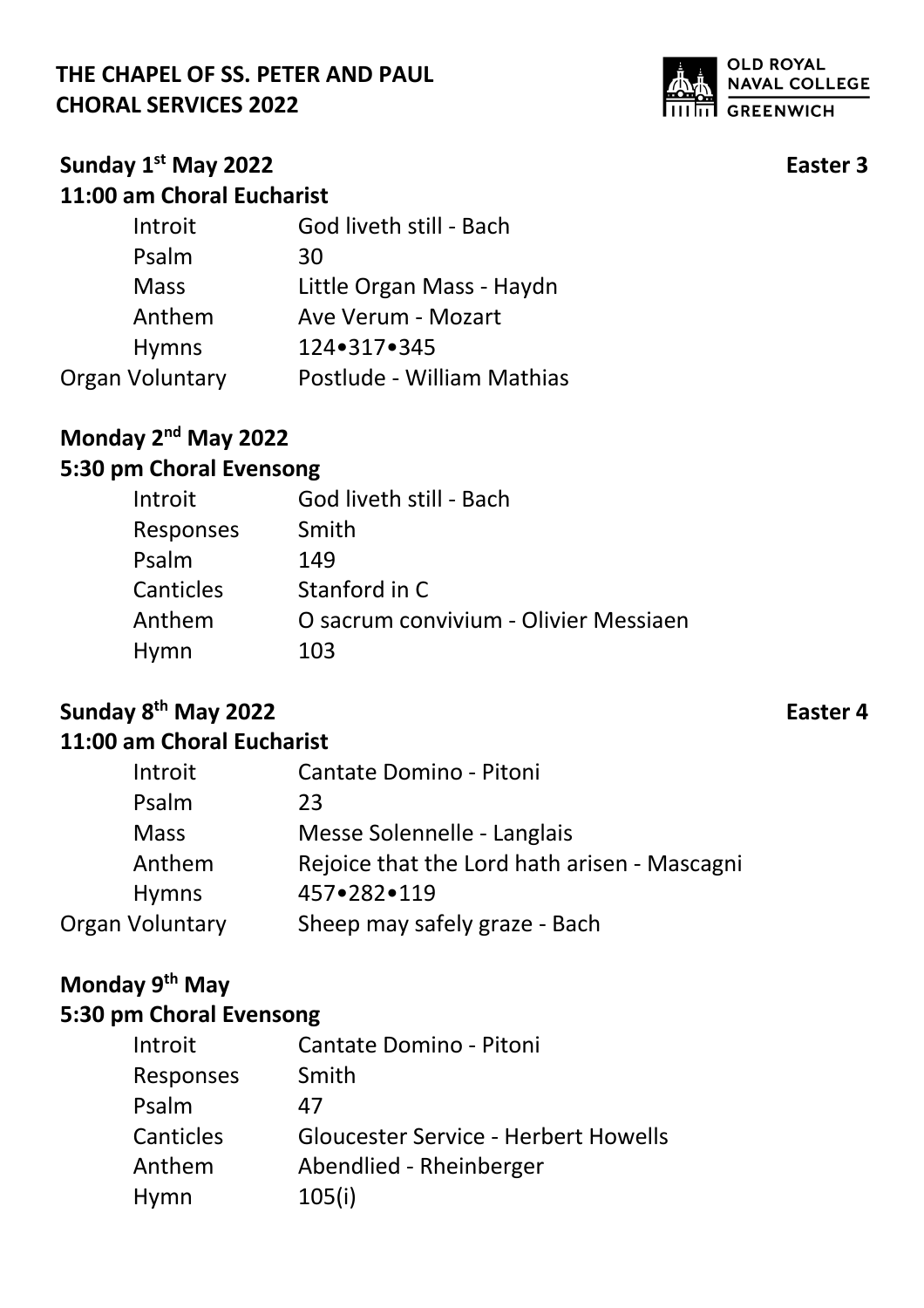

## **Sunday 15th May 2022 Easter 5 11:00 am Choral Eucharist**

| Introit         | Os Justi - Bruckner              |
|-----------------|----------------------------------|
| Psalm           | 148                              |
| <b>Mass</b>     | Mass in E flat - Rheinberger     |
| Anthem          | And I saw a new Heaven - Bainton |
| <b>Hymns</b>    | 107•374•486                      |
| Organ Voluntary | Allegro risoluto - Whitlock      |
|                 |                                  |

# **Monday 16th May 2022**

### **5:30pm Choral Evensong**

| Introit          | Os Justi - Bruckner                |
|------------------|------------------------------------|
| <b>Responses</b> | Smith                              |
| Psalm            | 105                                |
| <b>Canticles</b> | Murrill in E                       |
| Anthem           | Dilectus meus mihi - Francis Grier |
| Hymn             | 478                                |

#### **Sunday 22nd May 2022 Easter 6 11:00 am Choral Eucharist**

| Introit         | O Nata Lux - Tallis                 |
|-----------------|-------------------------------------|
| Psalm           | 67                                  |
| <b>Mass</b>     | <b>Frank Martin</b>                 |
| Anthem          | I will lift up mine eyes - Allwood  |
| <b>Hymns</b>    | 351•114•112                         |
| Organ Voluntary | Toccata 'Plymouth Suite' - Whitlock |

# **Monday 23rd May**

| O Nata Lux - Tallis                     |
|-----------------------------------------|
| Spicer                                  |
| 121                                     |
| Bairstow in D                           |
| O for the wings of a dove - Mendelssohn |
| 416                                     |
|                                         |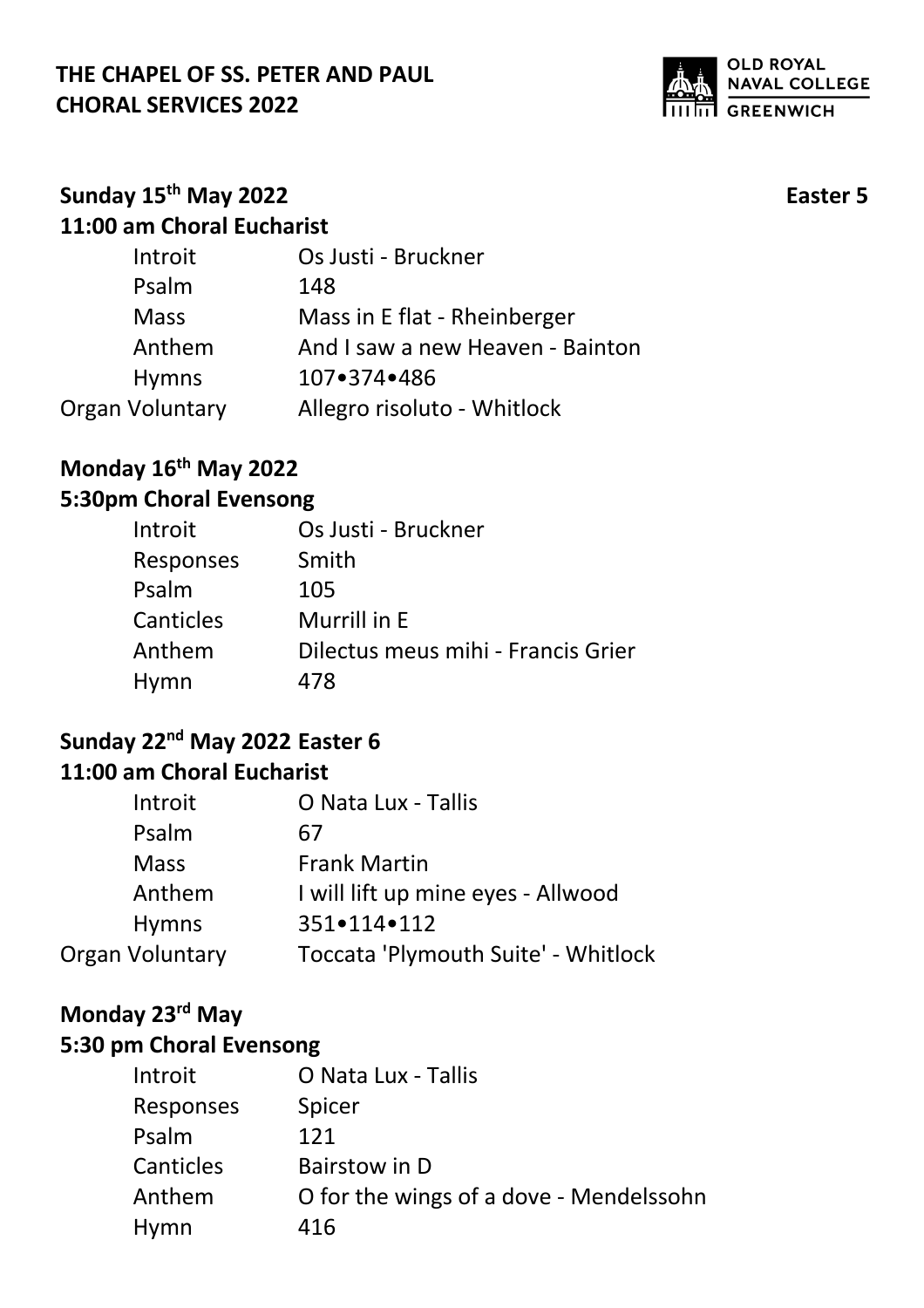

### **Sunday 29th May 2022 Easter 7 11:00 am Choral Matins**

| Introit                | <b>Ascendit Deo - Phillips</b>    |
|------------------------|-----------------------------------|
| Psalm                  | 68                                |
| Responses              | Spicer                            |
| Canticles              | <b>Collegium Regale - Howells</b> |
| Anthem                 | God is gone up - Finzi            |
| <b>Hymns</b>           | 128(ii) • 129 • 130               |
| <b>Organ Voluntary</b> | <b>Processional - Mathias</b>     |
|                        |                                   |

# **Monday 30th May 2022**

# **5:30 pm Choral Evensong**

| <b>Ascendit Deus - Phillips</b>  |
|----------------------------------|
| Spicer                           |
| 18                               |
| Stanford in A                    |
| Hear my words, ye people - Parry |
| 134                              |
|                                  |

#### **Sunday 5th June 2022 Pentecost 11:00 am Choral Eucharist**

| Introit         | O Lord, make thy servant Elizabeth - Byrd    |
|-----------------|----------------------------------------------|
| Psalm           | 104.23-36                                    |
| <b>Mass</b>     | Communion Service in Ab - Basil Harwood      |
| Anthem          | Let all mortal flesh keep silence - Bairstow |
| <b>Hymns</b>    | 137•140•139(ii)                              |
| Organ Voluntary | Komm, Heiliger Geist, BWV 651                |

## **Monday 6th June 2022**

| Introit   | O Lord, make thy servant Elizabeth - Byrd      |
|-----------|------------------------------------------------|
| Responses | Spicer                                         |
| Psalm     | 127                                            |
| Canticles | <b>Short Service - Orlando Gibbons</b>         |
| Anthem    | One foot in Eden still, I stand – Nicholas Maw |
| Hymn      | 138                                            |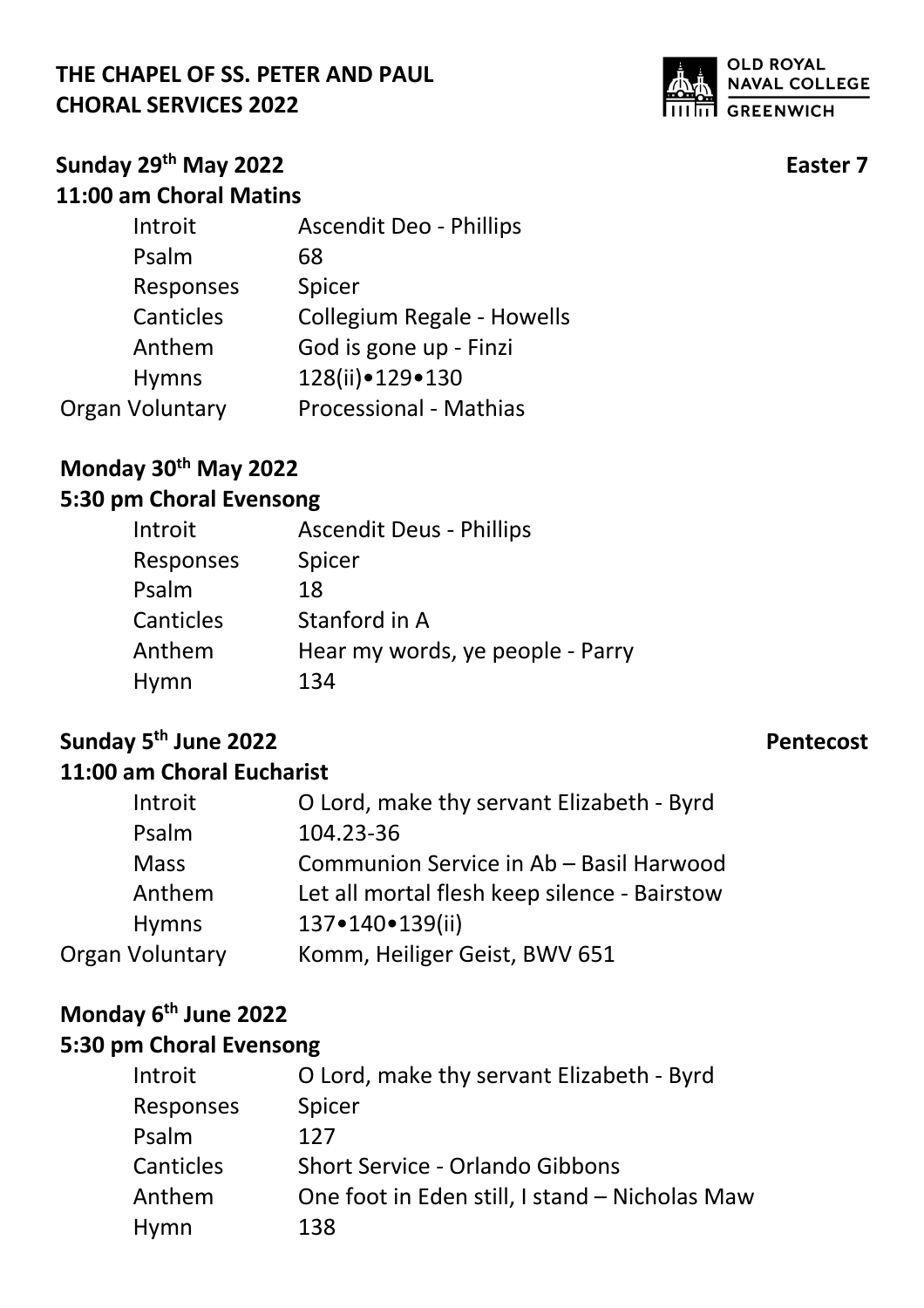

## **Sunday 12th June 2022 Trinity 11:00 am Choral Eucharist**

| Missa Sancti Lucae Evangelisti - Gregory Rose |
|-----------------------------------------------|
|                                               |
|                                               |
| Postlude in D minor Op. 105 No. 6 - Stanford  |
|                                               |

# **Monday 13th June 2022**

# **5:30 pm Choral Evensong**

| Introit          | God be in my head - Rutter                |
|------------------|-------------------------------------------|
| <b>Responses</b> | Allwood                                   |
| Psalm            |                                           |
| <b>Canticles</b> | Noble in Bminor                           |
| Anthem           | Never weather beaten sail - Dominic Veall |
| Hymn             | 149(ii)                                   |

# **Sunday 19th June 2022 Trinity 1**

## **11:00 am Choral Eucharist**

| Introit         | <b>Tallis O Lord Give</b>         |
|-----------------|-----------------------------------|
| Psalm           | 22.19-28                          |
| <b>Mass</b>     | <b>Collegium Regale - Howells</b> |
| Anthem          | Faire is the Heaven - Harris      |
| <b>Hymns</b>    | 440.277.339                       |
| Organ Voluntary | Intrada - John Ireland            |

# **Monday 20th June 2022**

| Introit   | <b>Tallis O Lord Give</b>           |
|-----------|-------------------------------------|
| Responses | Allwood                             |
| Psalm     | 28                                  |
| Canticles | Dyson in D                          |
| Anthem    | <b>Blest pair of Sirens - Parry</b> |
| Hymn      | 404                                 |
|           |                                     |